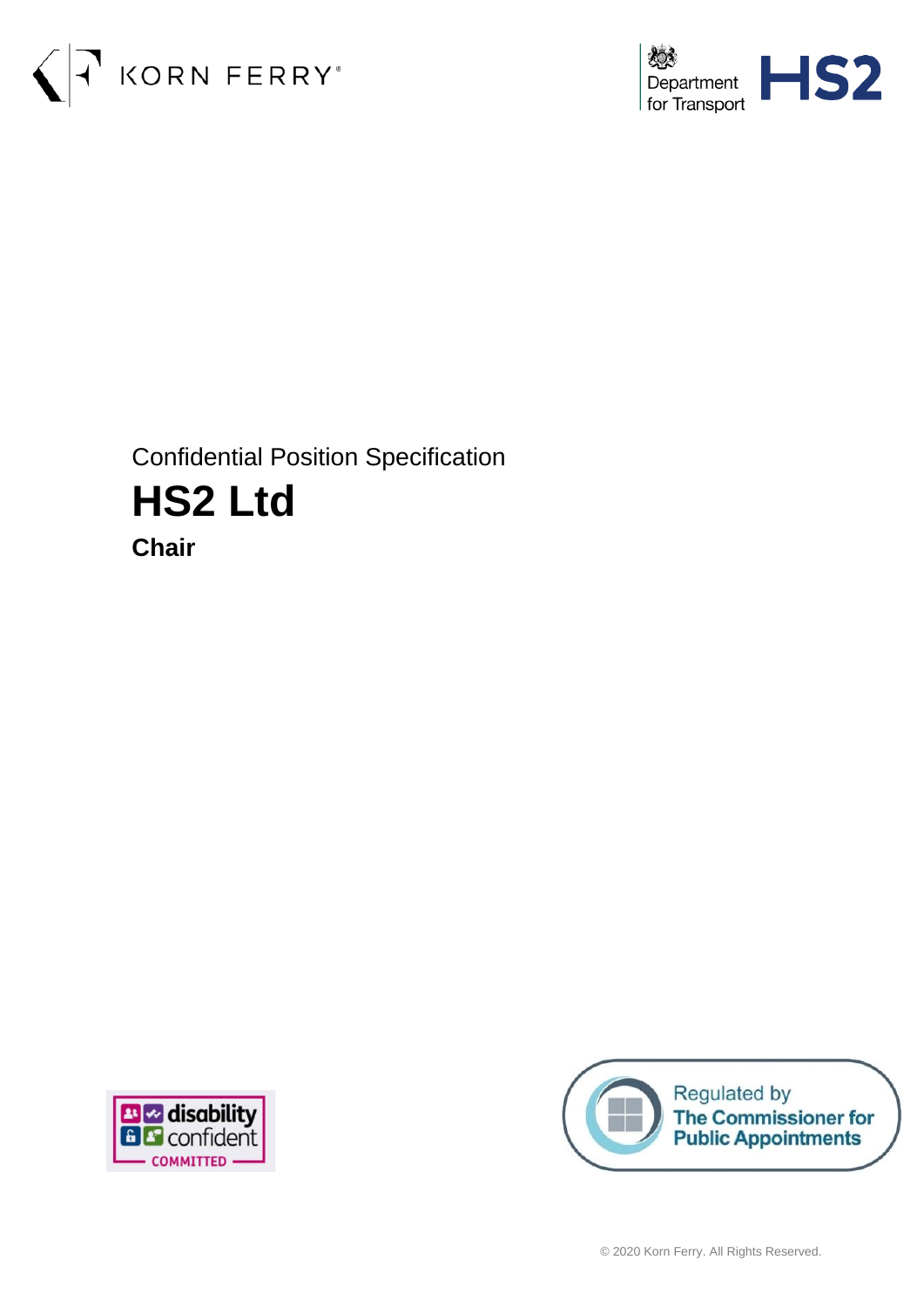



#### **CONFIDENTIAL POSITION SPECIFICATION**

| <b>Position</b>               | Chair                                        |  |
|-------------------------------|----------------------------------------------|--|
| Company                       | <b>HS2 Ltd</b>                               |  |
| Location                      | UK.                                          |  |
| <b>Reporting Relationship</b> | Secretary of State, Department for Transport |  |
| Website                       | https://www.hs2.org.uk/                      |  |

#### **MINISTERIAL FOREWORD**



Thank you for your interest in applying to be the next Chair of HS2 Ltd – a role that will play a vital part in the development of HS2, a once-in-a-generation investment in our country's transport infrastructure. This application pack contains information about the role of Chair, and details about the selection process.

In the Chair, exceptional leadership and brilliant communication must go hand in hand with a proven track record in delivery, to help unlock the multiple benefits of HS2 and the great potential of the many people working on this project. The right candidate will have the opportunity to not only lead a project of unprecedented size – but to inspire others as we embrace lasting change for this country.

From boosting productivity to driving decarbonisation, HS2 remains at the forefront of our plans to fire up economic growth. Indeed, the transformational potential of the project is unparalleled. By creating thousands of apprenticeships and tens of thousands of skilled jobs, HS2 is at the heart of our plans to build back better from the pandemic, providing certainty at a time when people need it the most. Ultimately, this railway will bring our biggest cities closer together, providing a low-carbon alternative to cars and planes for many decades to come.

I wish you luck on your application and look forward to welcoming the new Chair to the Board.

Andrew Stephenson HS2 Minister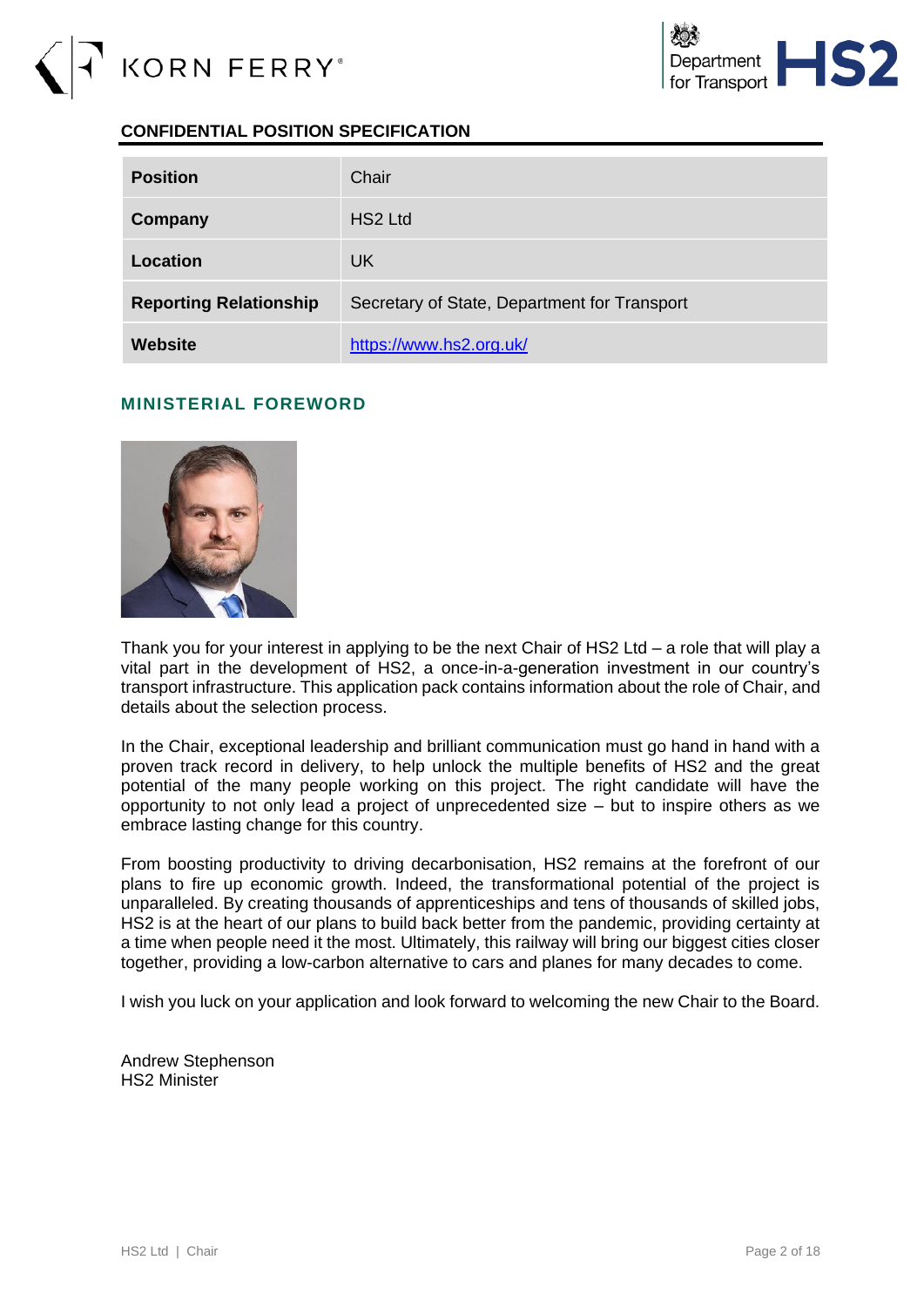



#### **WELCOME NOTE FROM BARONESS VERE, MINISTERIAL DIVERSITY CHAMPION**



Dear Applicant,

As Ministerial Diversity Champion for the Department for Transport (DfT), I want our public bodies to benefit from a wide variety of ideas, experience and backgrounds. That means we need really diverse candidates who can bring wide experience and dynamic ideas to our boards.

We need our appointments to be open to fresh talent, expertise and perspectives, to help us better understand the needs of the communities we serve. That is why we are committed to making our appointments more diverse in terms of ethnicity, gender, life experience and background.

I would like to encourage you to consider applying for this role if you are interested in public appointments and the work of DfT. Our dedicated DfT Public Appointments Team and Korn Ferry would be happy to talk through the process and answer your questions.

We look forward to receiving your application.

Baroness Vere Parliamentary Under Secretary of State for Transport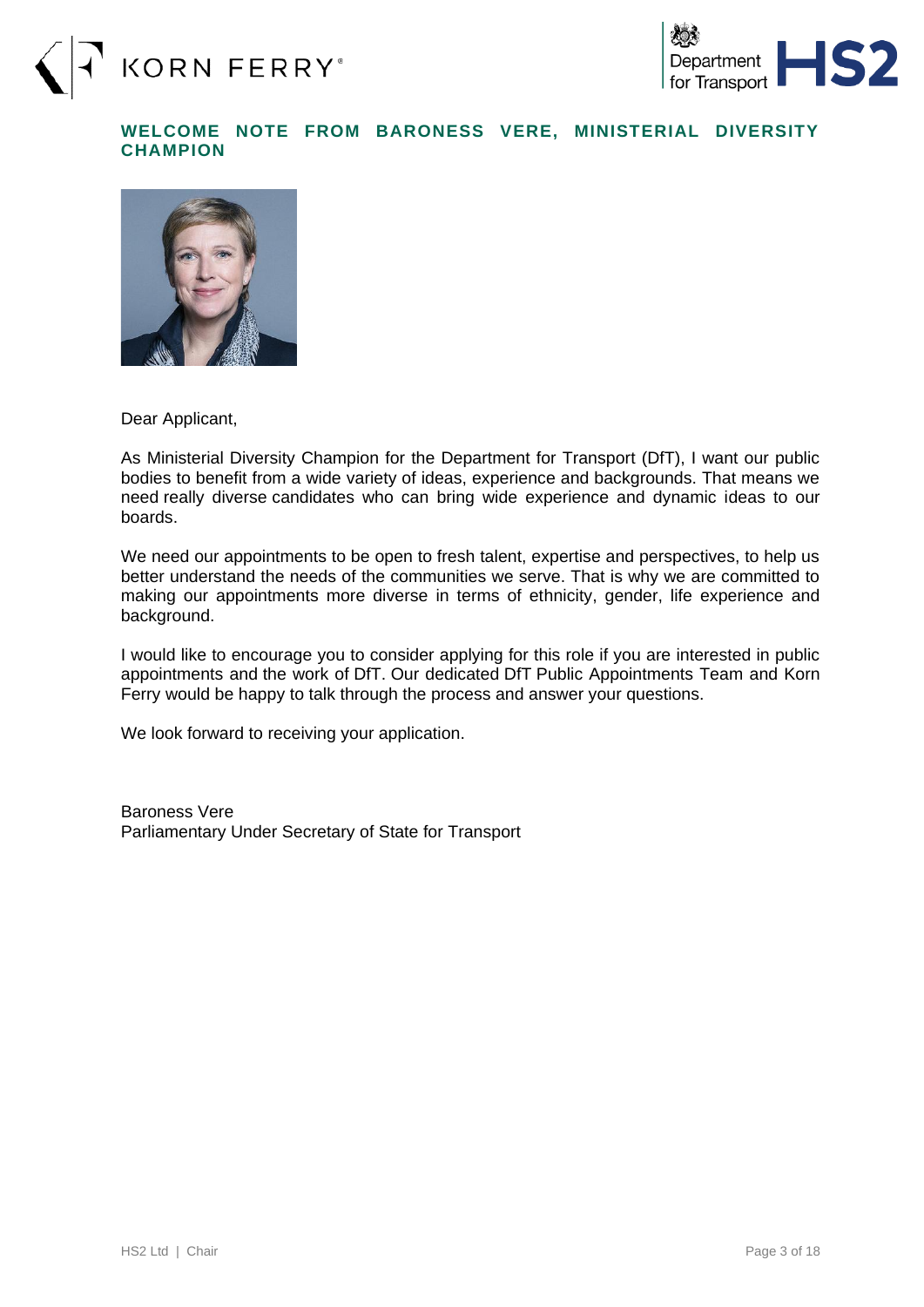



#### **ORGANISATION BACKGROUND**

This project is delivered by HS2 Ltd, a company limited by guarantee, wholly owned, controlled and funded by the DfT. The Company has a single shareholder in the Secretary of State for Transport and is classified as a Non-Departmental Public Body (NDPB) by the Cabinet Office.

HS2 Ltd's responsibilities include developing sustainable proposals for the route. It is also responsible for working with the DfT to secure the necessary Parliamentary approvals and powers to undertake the development, construction and operation of the railway.

HS2 is a state-of-the-art, high-speed railway line critical for the UK's low carbon transport future. It will provide much-needed rail capacity across the country and is integral to rail projects in the North and Midlands, thereby helping to rebalance the UK economy.

ln linking up London, the Midlands, the North and Scotland, HS2 will serve [over 25 stations,](https://www.hs2.org.uk/where/the-stations/) including eight of Britain's 10 largest cities and connecting around 30 million people:



. The high speed network is being delivered in the following phases:

**Phase One**, between London and the West Midlands. The Phase One legislation received Royal Assent in February 2017, and Enabling Works have continued throughout the year including site clearance, ecological surveys and ground investigations.

Phase One has a funding envelope of £35bn-£45bn and will open between 2029 and 2033. Main Works Civils Contracts (MWCC) were awarded to four joint ventures (JVs) in July 2017 and Notices to Proceed were issued to authorise Main Civils Construction Works to commence. Construction partner contracts have also been awarded for the design and construction of Euston and Old Oak Common stations; and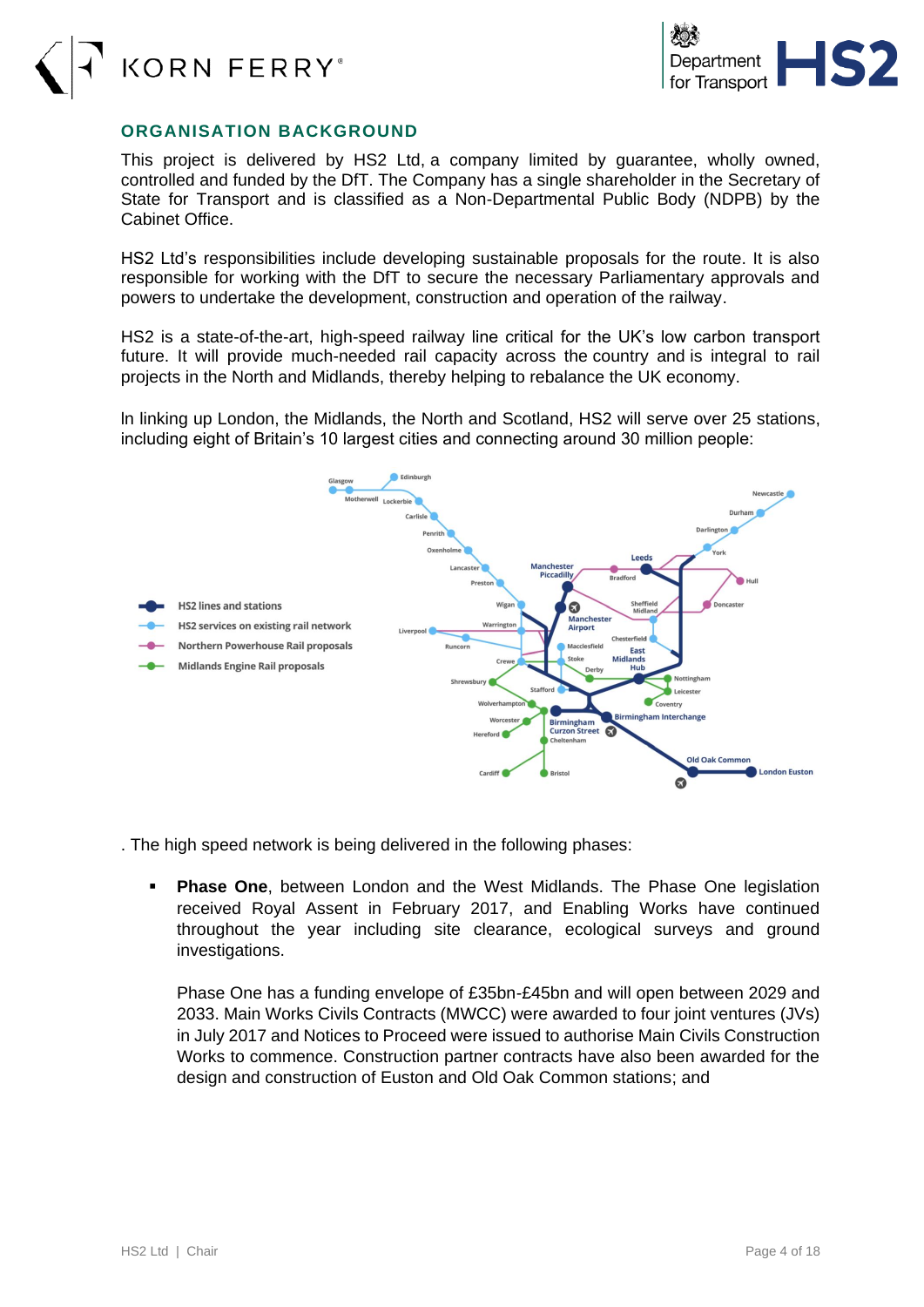

- partment for Transport
- **Phase Two** infrastructure is being delivered in two parts: the West Midlands to Crewe section (Phase 2a), with timescales to be scheduled to align more closely with Phase One, and the remainder of Phase Two, Crewe to Manchester and the West Midlands to Leeds (Phase 2b), is currently anticipated to open between 2036 and 2040.

The Phase 2a Bill received Royal Assent in February 2021. Government has instructed HS2 Ltd to progress development of a hybrid Bill for the western leg of Phase 2b, connecting Crewe to Manchester.

When the new HS2 railway is finished, it will deliver the necessary infrastructure for the full high speed network and will integrate with the existing rail network to provide a seamless railway experience for passengers travelling beyond HS2 stations.

HS2 will therefore significantly improve connectivity in the North and Midlands and will also integrate the existing network serving stations into Scotland, creating 500,000 extra jobs and 90,000 homes around HS2 stations. The main benefits of HS2 include:

- **[Capacity](https://www.hs2.org.uk/why/capacity/)** taking inter-city trains off the existing rail network will free up more space for commuter and freight services, helping to relieve overcrowding and take lorries off the road;
- **[Connectivity](https://www.hs2.org.uk/why/connectivity/)** better transport links between our cities and regions is bringing more investment to the Midlands and North, helping to level up the country; and
- **[Carbon](https://www.hs2.org.uk/why/carbon/)** HS2 will be the low carbon option for long distance travel, emitting 17 times less carbon than the equivalent domestic flight and 7 times less carbon than the equivalent car journey.

More information on the full scope of the important and varied work, as well as the HS2 Ltd's people, can be found here: [https://www.gov.uk/government/organisations/high-speed-two](https://www.gov.uk/government/organisations/high-speed-two-limited)[limited](https://www.gov.uk/government/organisations/high-speed-two-limited)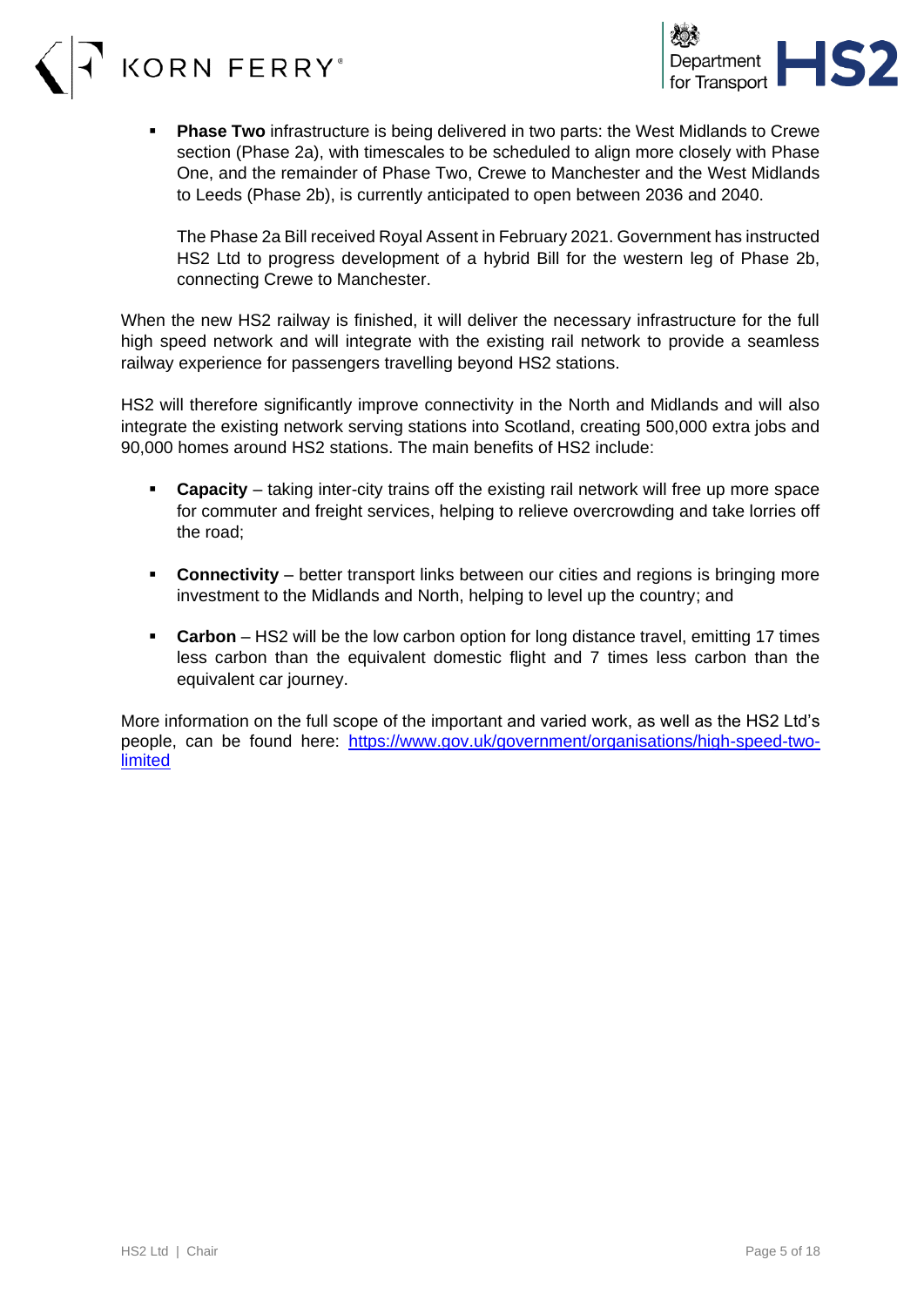



#### **KEY RESPONSIBILITIES**

The role of Chair of HS2 Ltd is described fully in the HS2 Ltd Framework Document.

In summary, the Chair is responsible for ensuring that HS2 Ltd fulfils the aims and objectives agreed with the Department and the Secretary of State and operates in accordance with HS2 Ltd's constitution and the Development Agreement. The HS2 Ltd Chair advises the Secretary of State on matters relating to HS2 Ltd.

The Chair has the following leadership responsibilities:

- Ensuring that HS2 Ltd delivers its obligations under this Framework Document and the Development Agreement, and has an effective strategy for achieving this;
- **Ensuring that its affairs are conducted with probity;**
- Ensuring that the HS2 Ltd Board, in reaching decisions, takes account of guidance provided by the Secretary of State and the Department;
- **•** Delivering high standards of regularity and propriety and promoting the efficient and effective use of staff and other resources;
- Representing the views of the HS2 Ltd Board to the general public; and
- Reporting annually on his/her own performance supported by feedback including peer review - to the Secretary of State and sharing this with the Department's Shareholder Team.

In terms of the effectiveness of the HS2 Ltd Board, the Chair has an obligation to:

- **Ensure the Board is working effectively and the work of the HS2 Ltd Board and the** performance of its individual members is reviewed annually, and recorded in writing.
- Provide feedback and evidence of any effectiveness review of the HS2 Ltd Board and its members to the Secretary of State and the Department's Shareholder Team;
- Report to the Secretary of State any concerns in relation to the balance of skills appropriate to directing the organisation's business, as set out in the 'Government Code of Good Practice for Corporate Governance';
- Report any concerns over HS2 Ltd Board effectiveness to the HS2 Nominations Committee and (if necessary) to the Secretary of State and the Department's Shareholder Team;
- **Ensure all non-executive Board members are fully briefed on their terms of** appointment, duties, rights and responsibilities;
- Ensure all Board members receive appropriate training on financial management and reporting requirements and on any differences that may exist between private and public sector practice;
- Ensure the Secretary of State is advised by the HS2 Nominations Committee of Board needs (e.g. in relation to required skills, knowledge, or particular areas for improvement) when non-executive Board vacancies arise;
- Assess the performance of non-executive Board members annually and when they are being considered for re-appointment (bearing in mind re-appointments are not automatic) by providing a formal written performance appraisal to the Department's Shareholder Team;
- Ensure there is a HS2 Ltd Board operating framework in place setting out the role and responsibilities of the Board consistent with the Government Code of Good Practice for Corporate Governance; and
- Ensure there is a code of practice for all HS2 Ltd Board members in place, which is consistent with the Cabinet Office 'Code of Conduct for Board Members of Public Bodies'.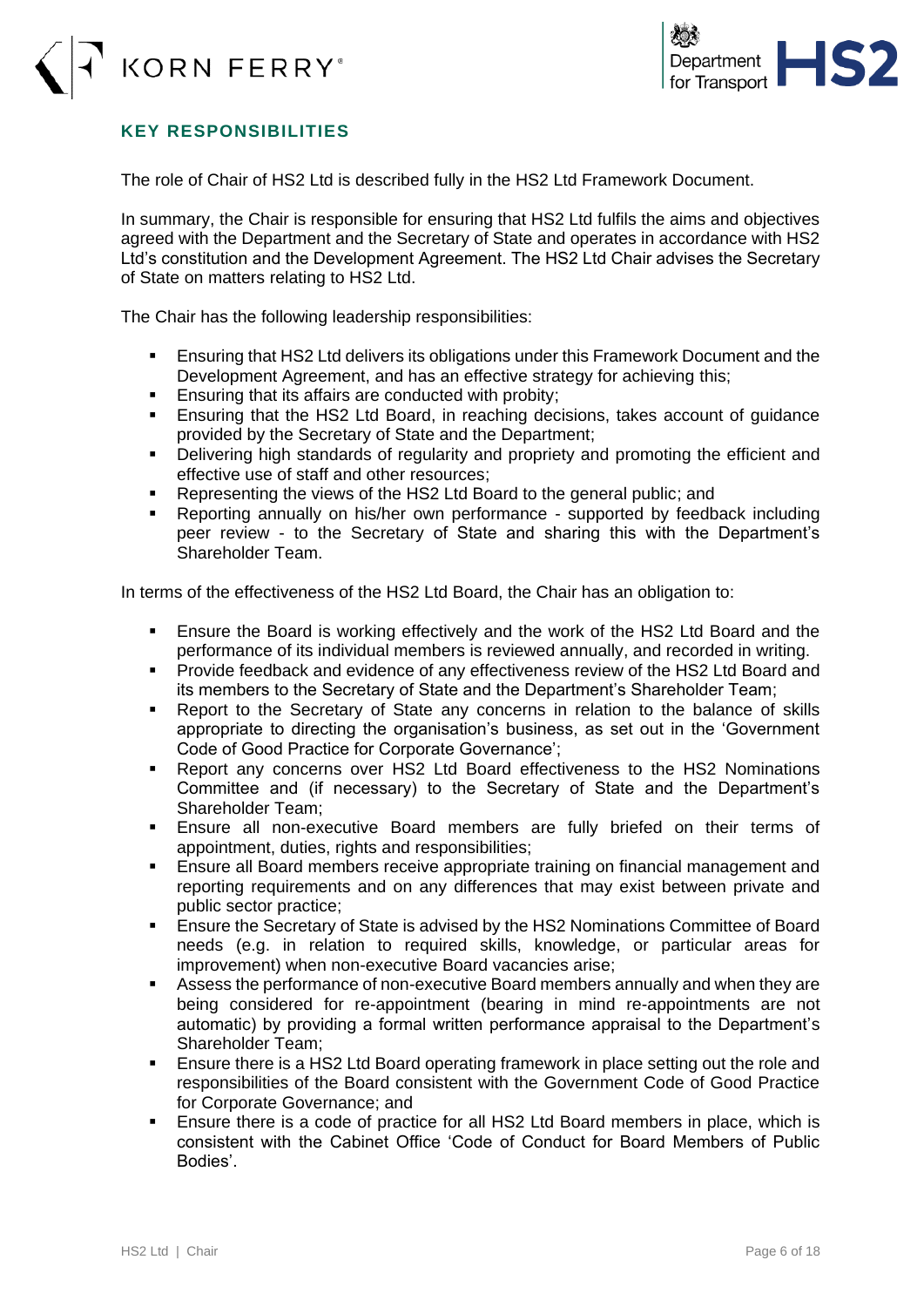



#### **CANDIDATE PROFILE**

The Chair of HS2 Ltd is a challenging and unique role. This is a global search for a worldclass candidate who will take on leadership of a project that is unprecedented in terms of scale, complexity, speed, and mission. This Role will require someone with the following qualities:

- Ability to lead a Board of a large organisation to grip major programmes, developed through comprehensive Board level experience. Maintain an effective and diverse board to support, challenge and hold to account an experienced executive team, ensuring high performance and robust risk management. Foster confidence in the organisation's capability to deliver a culture where delivery to cost and schedule is paramount whilst retaining an unwavering commitment to safety;
- **Politically astute both in managing relationships and in building support amongst a range of diverse stakeholders**. Able to build the confidence of and provide assurance to Government and Ministers in the delivery of a transformational infrastructure programme. Encourage a culture of collaboration, openness and transparency; and
- **Excellent stakeholder engagement and communication skills**. Proven ability to build and maintain complex partnerships, bring stakeholders together and build consensus around high priority interventions. Adept with media handling, comfortable in the media spotlight and an effective advocate for the strategic case for HS2.

Experience in the infrastructure, transport, construction and regeneration / development sectors would be preferred and particularly relevant, however we are very open and keen to receive applications from experienced leaders across a range of other sectors.

It is vital for the programme that HS2 Ltd have a Chair with a blend of these qualities to realise the full benefits that HS2 Ltd will unlock, in particular across levelling-up, skills and jobs, helping to grow the economic prosperity of communities, and driving decarbonisation.

#### **TERMS OF APPOINTMENT**

#### **Appointment Term**

- Your appointment will be made by the Secretary of State for Transport.
- **•** The appointment will be for an initial term of approximately three years, with the option of re-appointment by mutual agreement.
- It should be noted that this post is a public appointment. Non-Executive Board members are neither employees of the Crown nor the Department for Transport and as such are not normally subject to the provisions of employment law.
- Appointments may be ended prior to the conclusion of the period of appointment.

#### **Time Commitment**

▪ The anticipated time commitment is 3 days per week. The role involves attendance at Board meetings, providing specialised advice as required, preparation time, travel and work outside of meetings.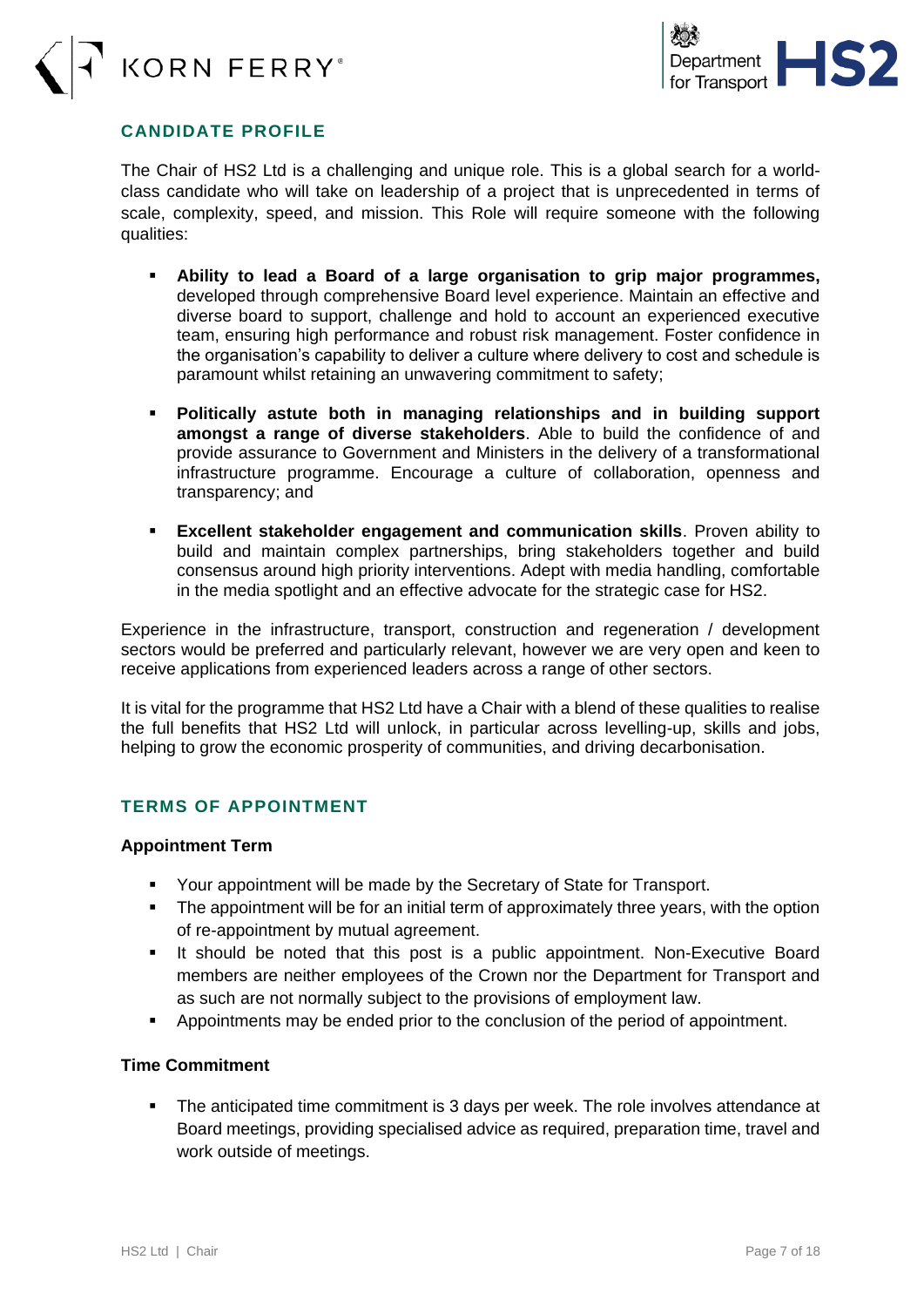



#### **Remuneration**

- £200k per annum.
- **EXE** Remuneration is taxable through payroll. The appointment is not pensionable.
- Members can claim reimbursement for reasonable travel and subsistence costs necessarily incurred at rates set by HS2 Ltd.
- Applicants should note that successful candidates cannot be remunerated for this role, if they are being paid for an existing full-time role from the public purse.

#### **Location**

Board meetings are held at HS2 Ltd's registered office in 2 Snow Hill, Queensway, Birmingham with occasional travel around the UK.

#### **Availability**

The successful candidates will be encouraged to take up this appointment as soon as possible, subject to the successful completion of pre-appointment checks and security clearance.

If successful, candidates will be expected to attend Board meetings. Board meetings are usually held on the last Wednesday of each month.

#### **Nationality**

This is a non-reserved post and therefore open to UK Nationals, British Nationals Overseas, British Protected Persons, Commonwealth Citizens, EEA Nationals of other member states and certain non-EEA family members and Swiss Nationals under the Swiss EU Agreement. There must be no employment restriction or time limit on your permitted stay in the UK. You will not be asked to produce evidence to confirm your eligibility at the application stage, but you will be required to do so should you be invited to the final panel interview.

#### **Confidentiality**

You will be subject to the provisions of the Official Secrets Act and required to exercise care in the use of official information acquired in the course of official duties, and not to disclose information which is held in confidence.

#### **Disqualification for appointment**

There are circumstances in which an individual will not be considered for appointment. They include:

- People who have received a prison sentence or suspended sentence of three months or more in the last five years.
- **People who are the subject of a bankruptcy restrictions order or interim order.**
- In certain circumstances, those who have had an earlier term of appointment terminated.
- **E** Anyone who is under a disqualification order under the Company Directors Disqualification Act 1986.
- Anyone who has been removed from trusteeship of a charity.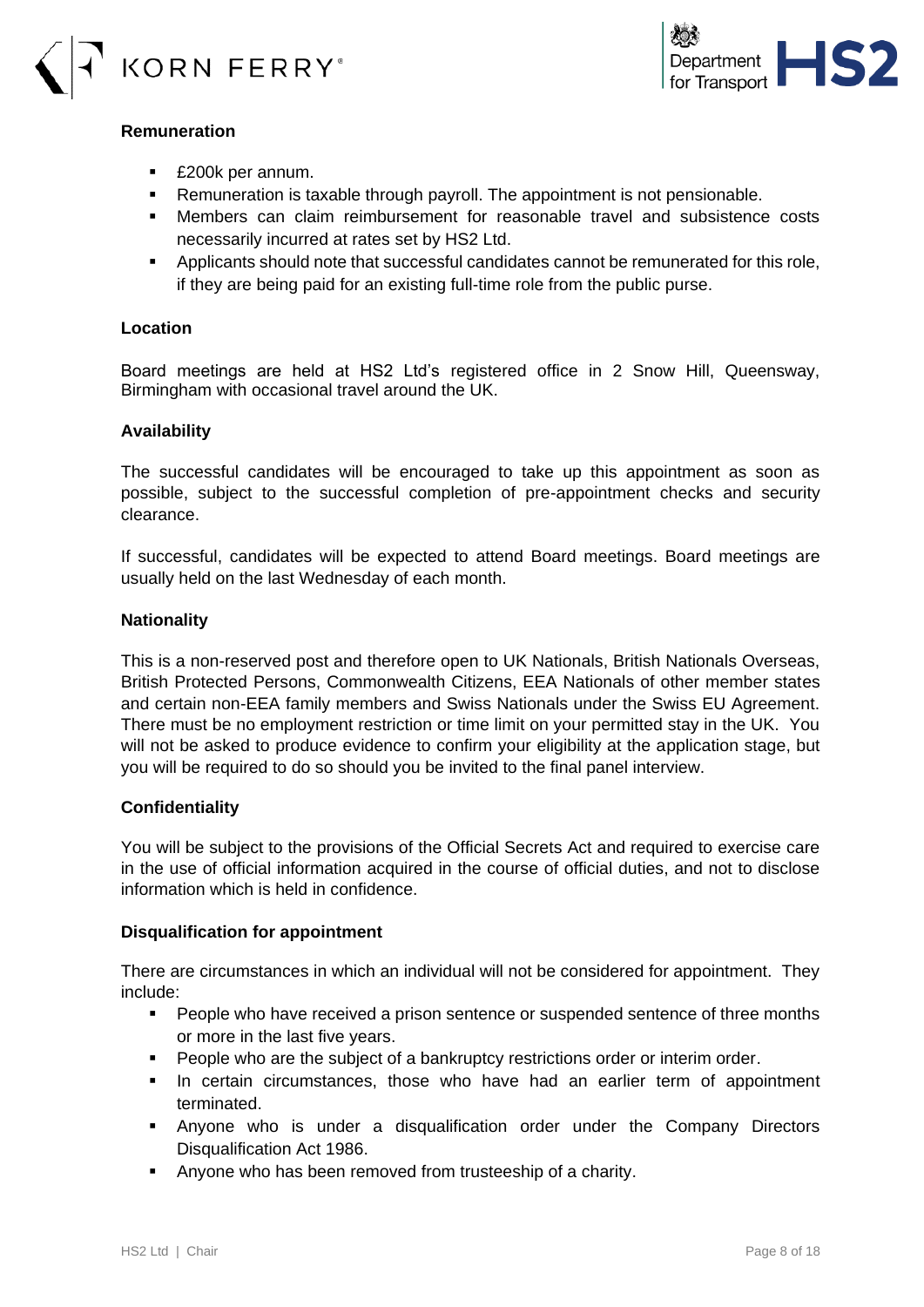



#### **Standards in public life**

You will be expected to demonstrate high standards of corporate and personal conduct. All successful candidates will be asked to subscribe to the Review Body's "Codes of Practice". Candidates will be expected to abide by the "Seven Principles of Public Life" set out by the Committee on Standards in Public Life (Appendix A).

#### **Registration of interests**

The purpose of these provisions is to avoid any danger of Board members being influenced, or appearing to be influenced, by their private interests in the exercise of their public duties.

Public appointments require the highest standards of propriety, involving impartiality, integrity and objectivity, in relation to the stewardship of public funds and the oversight and management of all related activities. This means that any private, voluntary, charitable, or political interest which might be material and relevant to the work of the body concerned should be declared. It is important, therefore, that you consider your circumstances when applying for a public appointment and identify any potential conflicts of interest, whether real or perceived.

There is a requirement to declare any actual or potential conflict of interest you may have in being appointed to the Board in a separate form. Any actual or perceived conflicts of interest will be fully explored by the Panel at interview stage.

#### **Political activity**

Members will need to show political impartiality during their time on the Board and must declare any party-political activity they undertake in the period of their appointment. Details of the successful candidates declared political activity must be published by appointing departments when the appointments are publicised.

Your political activity will be kept separate from your application and will only be seen by the Panel prior to interview – the Panel may at that stage explore with candidates any potential for conflict of interest. It is appreciated that political activities may have given you relevant skills, including experience gained from committee work, collective decision making, resolving conflict and public speaking. If, therefore, you have had such experience and you consider it relevant to your application for this post, you may if you choose include it separately in the main body of your application.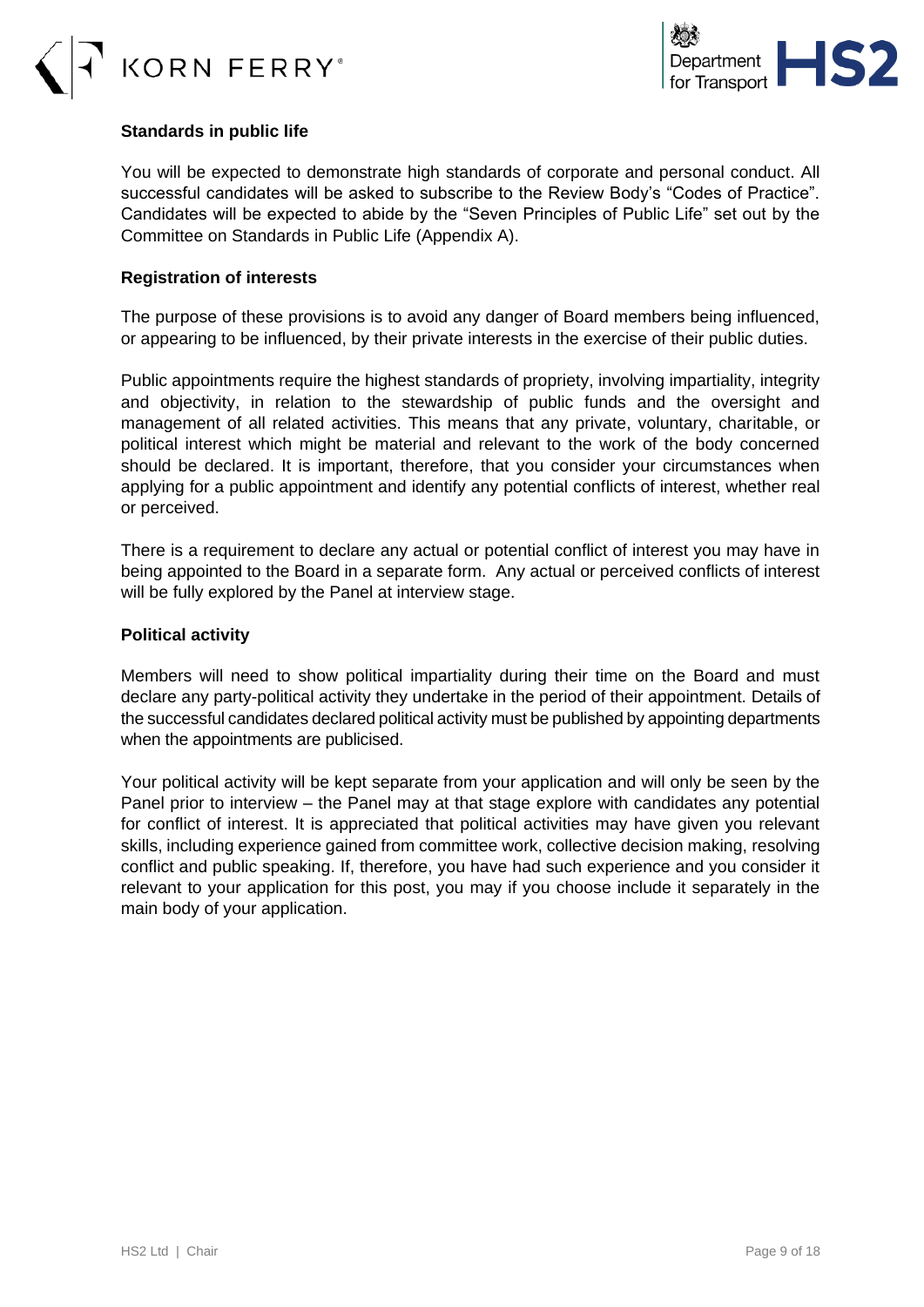



#### **APPLICATION AND APPOINTMENT PROCESS**

If you wish to apply for these positions, please supply the following:

- A **CV** setting out your career history and including details of any professional qualifications.
- A **short supporting statement (maximum two sides A4, minimum 11 font**) giving evidence of the strength and depth of your ability to meet the criteria of the role and required specialism(s). Please provide specific examples.
- In addition, you are expected to complete and return via email the **supporting documentation form attached separately**, relating to referees, diversity, nationality, political activity and conflicts of interest.

Completed applications should be emailed to **[HS2@kornferry.com](mailto:HS2@kornferry.com)** by the closing date of 5pm on Monday 7th June.

#### **Further Information**

If you have any queries about this role, please contact [Nick.Rose@KornFerry.com](mailto:Nick.Rose@KornFerry.com)

#### **Equal Opportunities Monitoring**

The Department for Transport is committed to providing equal opportunities for all, irrespective of race, age, disability, gender, marital status, religion, sexual orientation and transgender.

As part of the application process we ask candidates to complete equal opportunities monitoring information. This will help us to monitor selection decisions to assess whether equality of opportunity is being achieved. The information on the form will be treated as confidential, and used for statistical purposes only. The form will not be treated as part of your application.

#### **Interview Access Scheme for Disabled Persons**

As a member of the Employers Forum on Disability, we are committed to actively encouraging applications from people with disabilities. Applicants with a disability are guaranteed an interview if they meet the minimum criteria for the appointment, as outlined in the relevant role description. Declaring a disability for the purposes of a guaranteed interview is your decision and is entirely voluntary.

Whether you choose to apply under the Interview Access Scheme or not you can still ask us to make particular arrangements for you when attending an interview. You can also contact us if you want to discuss the criteria for the role or have questions regarding your application.

#### **General Data Protection Regulation**

Korn Ferry and the Department for Transport takes their obligations under the Data Protection Act seriously. Any data about you will be held in secure conditions with access restricted to those who need it in connection with dealing with your application and the selection process. Data may also be used for the purposes of monitoring the effectiveness of the recruitment process, but in these circumstances will be kept anonymous.

Our data protection policy is in line with the requirements of the Data Protection Act and the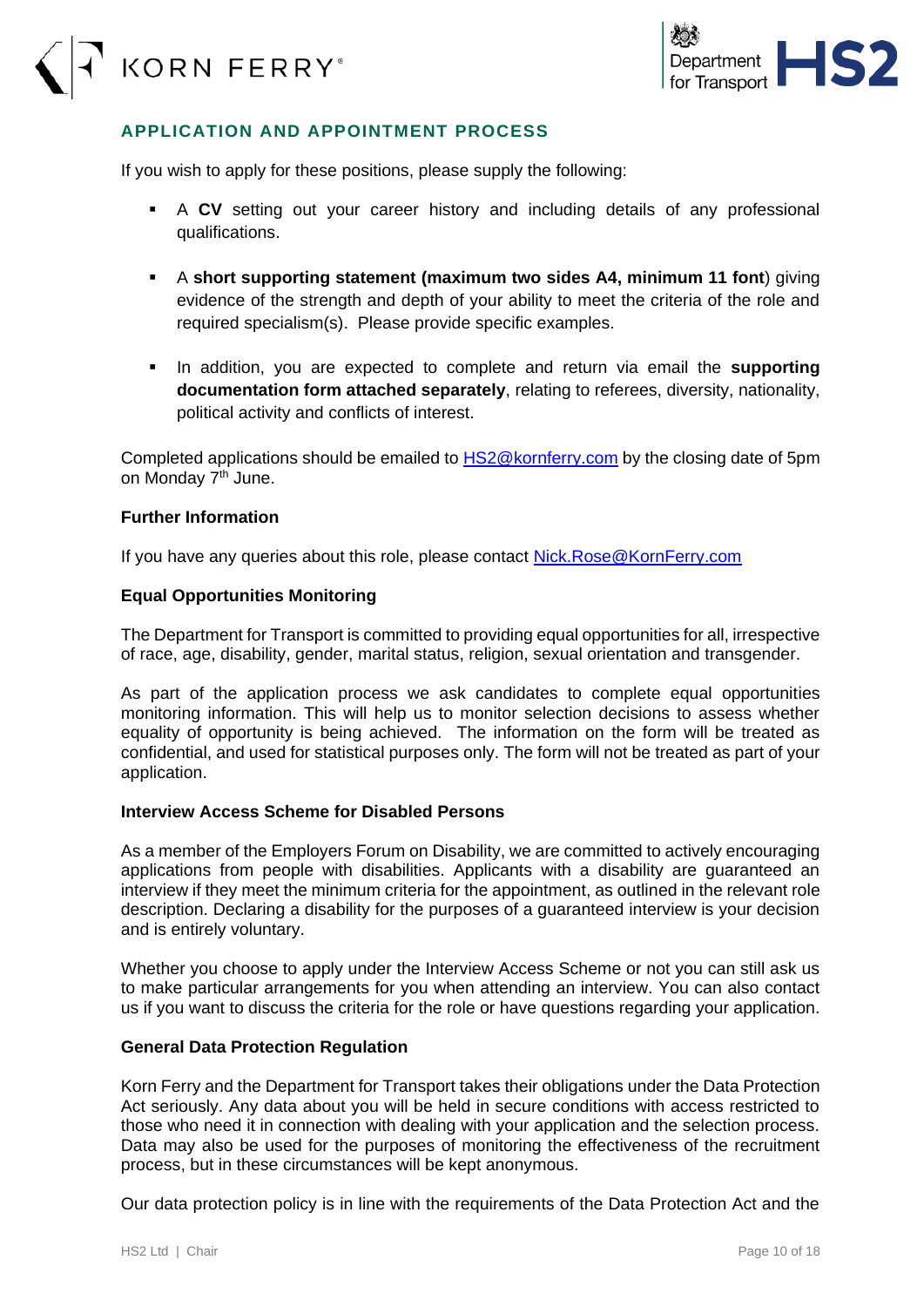



requirements of the Commissioner's Code of Practice. The Commissioner's requirements relating to the information we collect about applicants are set out below:

- Your initial contact details, including your name and address will be held by the Department for Transport for a period of at least two years.
- **.** If you submit an application form, the form and any supporting documentation will be retained for at least 2 years.
- Information held electronically, including your contact details and the monitoring information which you provide will also be held for at least two years.

If you would like these details to be removed from our records as soon as this recruitment exercise is complete, please contact Craig Bryson from Korn Ferry on [craig.bryson@kornferry.com](mailto:craig.bryson@kornferry.com)

#### **Diversity information**

DfT uses this form to gather evidence on DfT's public appointments. This data is collected in the public interest for statistical monitoring and to inform DfT's recruitment policies in accordance with the Department's public sector equality duties. If your answers contain any information that allows you to be identified, DfT will, under data protection law, be the controller for this information.

The diversity information contained in Part A of the Supporting Documentation Form will at no point be shared with selection panels. Anonymised statistical breakdowns may be shared with the Cabinet Office and the Office of the Commissioner for Public Appointments for the purpose of informing public policy on equal opportunities in public appointments.

Diversity information retained in personalised form will be deleted after the regular statistical returns to the Cabinet Office have been completed.

#### **Other personal information collected as part of the application**

The remaining information that we collect about you is used to inform decision-making on public appointments, an activity which is carried out in the public interest. This information is not shared outside DfT, except where you have indicated that you are happy for your details to be shared with the Cabinet Office so that you may be contacted about similar future opportunities. If at any time, you would like your CV and contact details to be removed from this database, please email: [NED\\_DFTShareholding@dft.gov.uk](mailto:NED_DFTShareholding@dft.gov.uk) 

#### **Privacy policy**

DfT's privacy policy has more information about your rights in relation to your personal data, how to complain and how to contact the Data Protection Officer. You can view it at [https://www.gov.uk/government/organisations/department-for-transport/about/personal](https://www.gov.uk/government/organisations/department-for-transport/about/personal-information-charter)[information-charter.](https://www.gov.uk/government/organisations/department-for-transport/about/personal-information-charter)

To receive this information by telephone or post, contact us on 0300 330 3000 or write to Data Protection Officer, Department for Transport, Ashdown House, Sedlescombe Road North, St Leonards-on-Sea, TN37 7GA.

**Please note**: Expenses incurred by candidates during the recruitment process will not be reimbursed except in exceptional circumstances and only when agreed in advance with the DfT Public Appointments Team.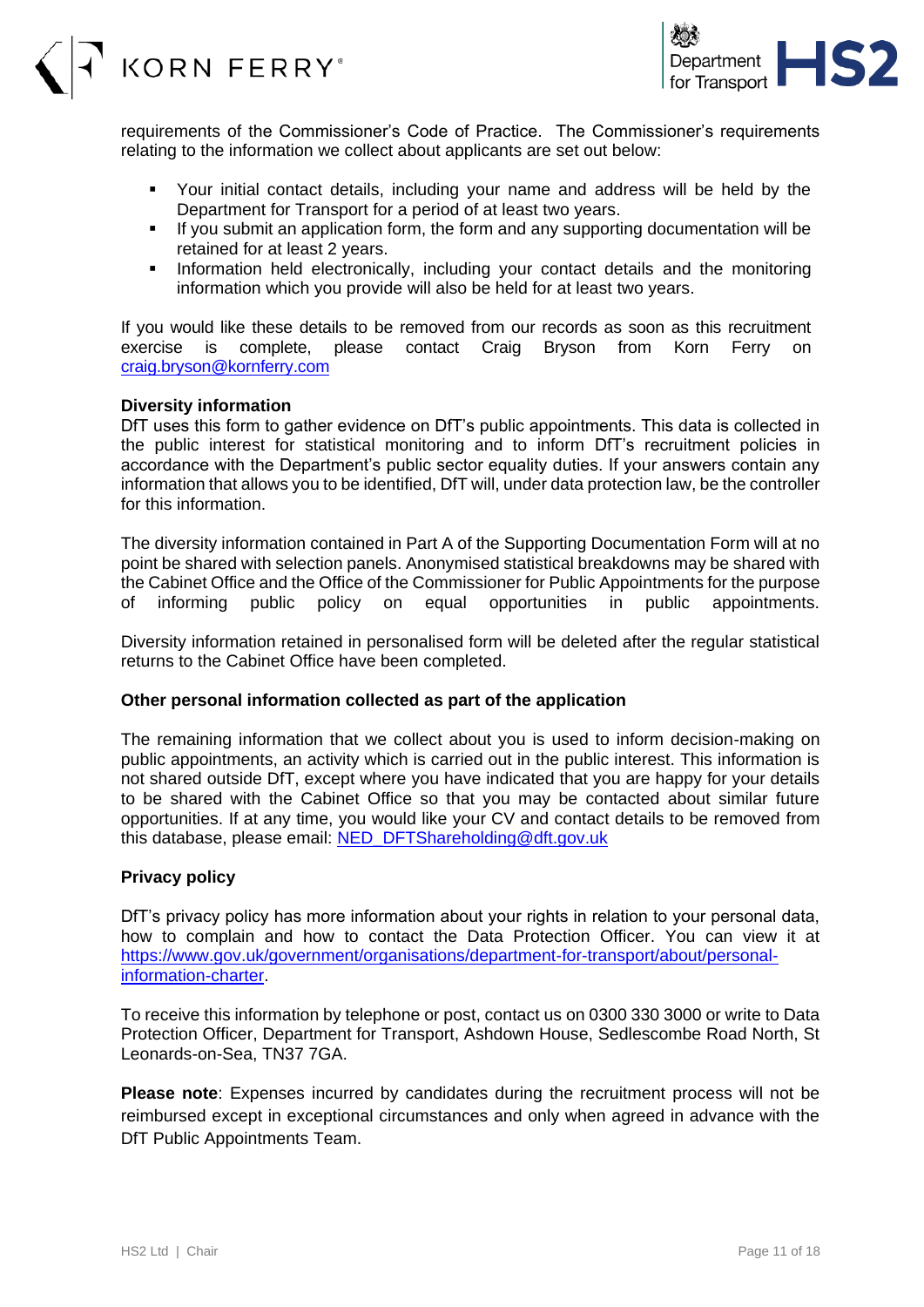



#### **TIMETABLE AND SELECTION PROCESS**

Please note that these dates are only indicative at this stage and could be subject to change. Please let us know in your application letter if you are unable to meet these timeframes.

| <b>Advert Closing Date</b> | Monday 7 <sup>th</sup> June (5pm) |
|----------------------------|-----------------------------------|
| <b>Short List Meeting</b>  | Mid-June                          |
| <b>Interviews</b>          | Late June                         |

#### **Selection Process**

This recruitment is being conducted in accordance with the Government's Principles of Public Appointments and Governance Code. The Cabinet Office published the Government's Governance Code in December 2016. This came into effect in January 2017 and replaces the previous Office of the Commissioner of Public Appointments Code of Practice.

The competition will be chaired by Bernadette Kelly (Permanent Secretary, DfT) and consist of Ian King (serving Non-Executive Director, HS2 Ltd Board and Lead Non-Executive, DfT), Charles Roxburgh (Second Permanent Secretary, HM Treasury) and Alison Nimmo as Senior Independent Panel Member.

Korn Ferry will acknowledge your application and keep you updated on the progress of the competition.

At the short-listing meeting the selection panel will assess applications against the essential criteria and decide who to invite for interview. Interviews are expected to take place virtually and to last for between 45 and 60 minutes. Further details about the format will be provided to you in advance.

The decision to appoint to this role rests with the Secretary of State. Appointable candidates may be invited to meet with the Secretary of State, or another Department for Transport Minister, before they make a final decision.

#### **Complaints**

If you are not completely satisfied with the way your application is handled at any stage of the competition, please raise any complaint in the first instance with the DfT Public Appointments team either at [DfTPublicAppointments@dft.gov.uk](mailto:DfTPublicAppointments@dft.gov.uk) or the following address:

Public Appointments Team Department for Transport Great Minster House 33 Horseferry Road London SW1P 4DR

We will reply to your complaint within 20 working days.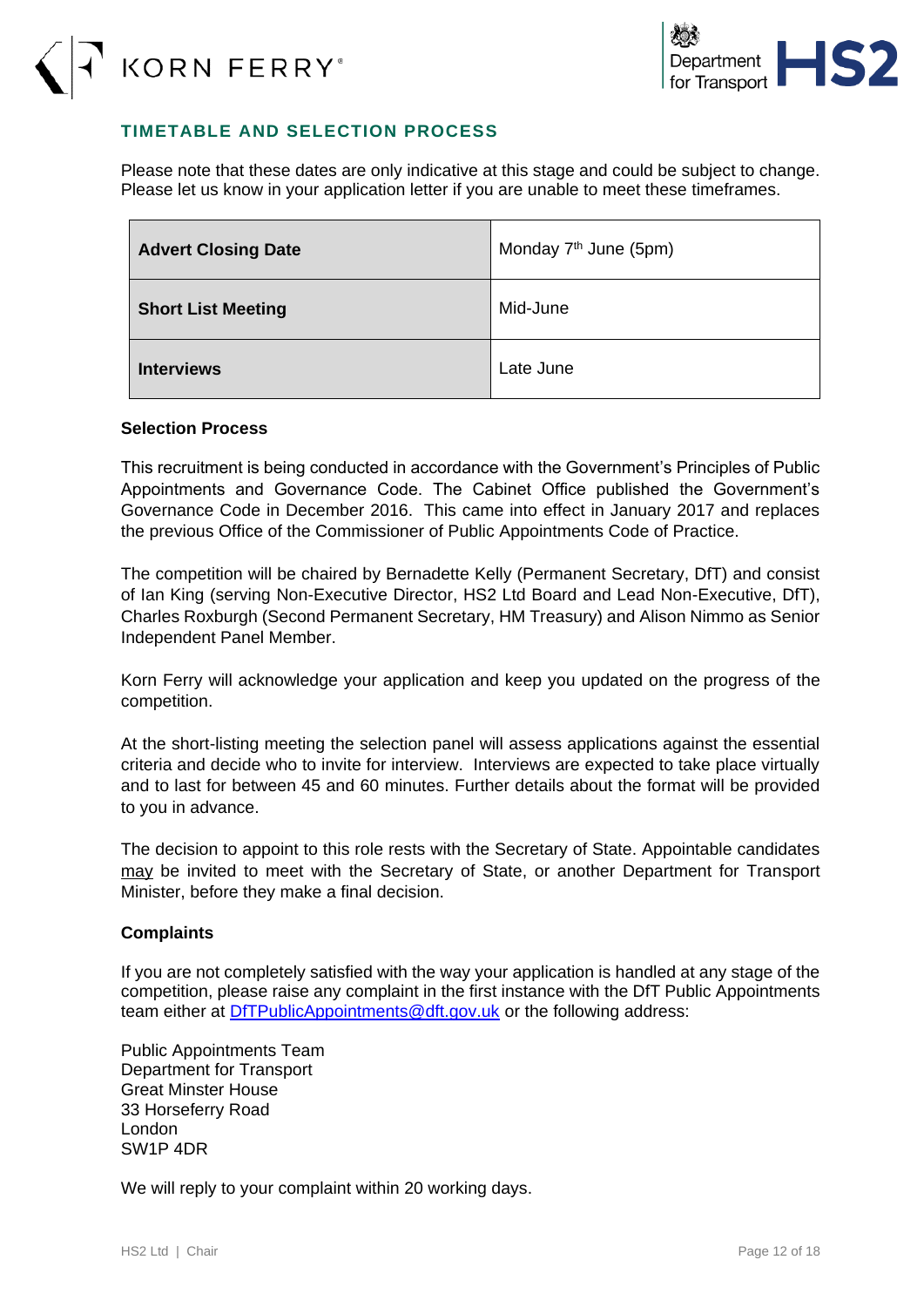



#### **KORN FERRY CONTACTS**

| <b>Nick Rose</b><br>Principal, Head of Infrastructure,<br><b>Construction &amp; Services, EMEA</b><br>Ryder Court, 14 Ryder Street<br>London, SW1Y 6QB<br>+44 (0) 207 024 9389<br>nick.rose@kornferry.com | <b>Paul Benson</b><br>Managing Partner, EMEA Industrial and<br>Global Practice Lead, Infrastructure &<br>Construction<br>Ryder Court, 14 Ryder Street<br>London, SW1Y 6QB<br>+44 20 7024 9152<br>paul.benson@kornferry.com |
|-----------------------------------------------------------------------------------------------------------------------------------------------------------------------------------------------------------|----------------------------------------------------------------------------------------------------------------------------------------------------------------------------------------------------------------------------|
| <b>Tom Davies</b><br>Principal, Board & CEO Services and<br>Government & Public Enterprise<br>Ryder Court, 14 Ryder Street<br>London, SW1Y 6QB<br>+44 20 7024 9043<br>tom.davies@kornferry.com            | <b>Craig Bryson</b><br>Executive Assistant,<br>Industrial<br>Global<br>Markets<br>Ryder Court, 14 Ryder Street<br>London, SW1Y 6QB<br>+44 (0) 203 819 2122<br>craig.bryson@kornferry.com                                   |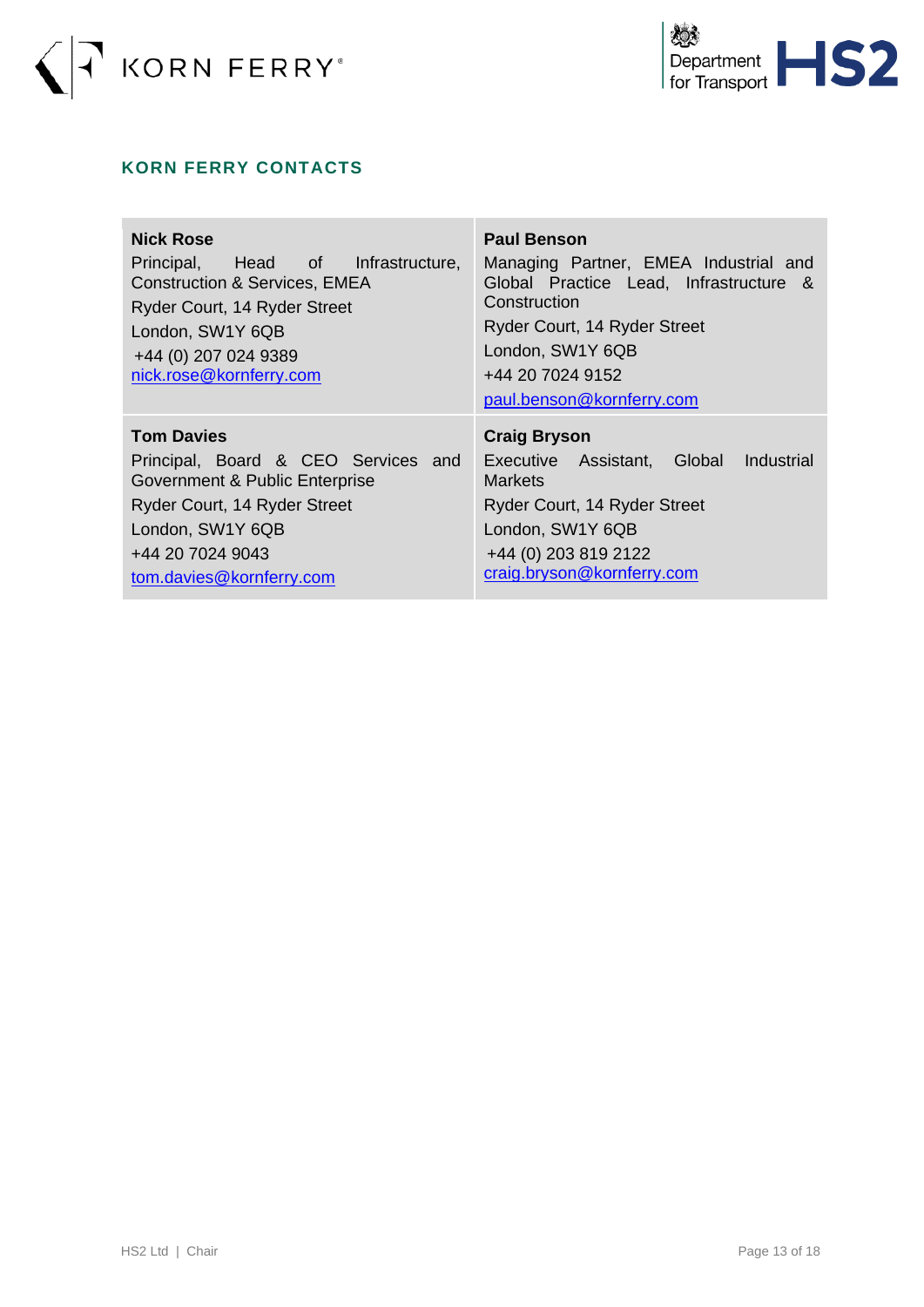



#### **APPENDIX I – THE SEVEN PRINCIPLES OF PUBLIC LIFE**

The principles of public life apply to anyone who works as a public office-holder. This includes all those who are elected or appointed to public office, nationally and locally, and all people appointed to work in the civil service, local government, the police, courts and probation services, NDPBs, and in the health, education, social and care services. All public officeholders are both servants of the public and stewards of public resources. The principles also have application to all those in other sectors delivering public services.

#### **Selflessness**

Holders of public office should act solely in terms of the public interest. They should not do so in order to gain financial or other material benefits for themselves, their family, or their friends.

#### **Integrity**

Holders of public office should not place themselves under any financial or other obligation to outside individuals or organisations that might seek to influence them in the performance of their official duties.

#### **Objectivity**

In carrying out public business, including making public appointments, awarding contracts, or recommending individuals for rewards and benefits, holders of public office should make choices on merit.

#### **Accountability**

Holders of public office are accountable for their decisions and actions to the public and must submit themselves to whatever scrutiny is appropriate to their office.

#### **Openness**

Holders of public office should be as open as possible about all the decisions and actions that they take. They should give reasons for their decisions and restrict information only when the public interest clearly demands.

#### **Honesty**

Holders of public office have a duty to declare any private interests relating to their public duties and to take steps to resolve any conflicts arising in a way that protects the public interest.

#### **Leadership**

Holders of public office should promote and support these principles by leadership and example.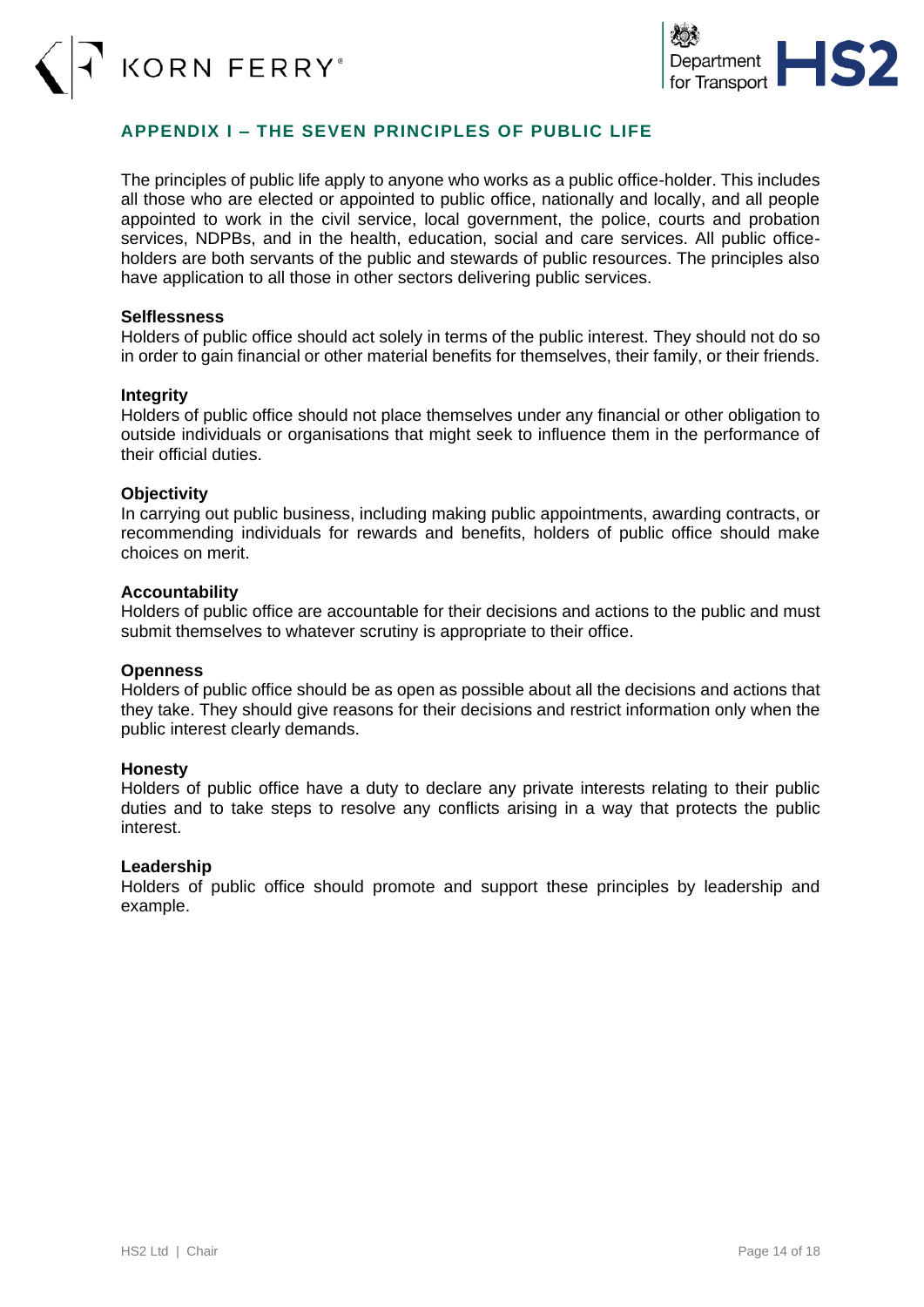## KORN FERRY<sup>®</sup>



#### **APPENDIX II – CURRENT HS2 BOARD**



**Allan Cook Chair (Outgoing)**

Allan Cook CBE DSc is a chartered engineer with more than 40 years' international experience in the infrastructure, automotive, aerospace and defence industries.

His experience includes serving as Co-Chair of the Defence Growth Partnership, Chair of the High Value Manufacturing Catapult, as a

director of JF Lehman and Company, and as a former lead non-executive director for the then-Department of Business, Innovation and Skills under the coalition government.

Among his other senior posts, he was also chair of WS Atkins Plc, Leonardo UK, and Deputy Chair of Marshalls Group. He served as the CEO of Cobham Plc from 2000 to 2009.



#### **Mark Thurston Chief Executive Officer**

Mark joined High Speed Two (HS2) as Chief Executive Officer (CEO) in March 2017. With more than 25 years' experience in project and programme management, Mark has worked in both the public and private sectors on some of the UK's largest infrastructure projects.

Previously, Mark was Managing Director for Europe at CH2M and was with the company from June 2008. During his career with CH2M Mark spent a significant amount of time in leadership roles on major programmes, including three years as Strategic Projects Director on Crossrail, leading the Programme Partner joint venture Transcend.

Prior to this Mark was Programme Delivery Manager on the London 2012 Olympic & Paralympic Games, where he led the Power Lines Under Grounding project and the £500 million Structures, Bridges and Highways programme on behalf of the CLM delivery partner consortium.

Mark has a Master's Degree in Engineering Project Management from Loughborough University. He is also a Visiting Professor at the Bartlett School of Construction and Project Management at University College London and is a Fellow of the Institution of Civil Engineers and the Association for Project Management.



#### **Michael Bradley Chief Financial Officer**

Michael Bradley CB joined High Speed Two (HS2) as Chief Financial Officer in November 2018 and brings with him more than 25 years' experience operating at Board level supporting businesses in both the public and private sectors, where he has led Finance, IT and Business wide Transformation in large complex organisations.

Previously, Michael sat on the Board of Defence Equipment and Support (DE&S), an arms-length body of the Ministry of Defence, where he was CFO & Director General Resources from 2012, and more recently acting CEO, responsible for a multibillion pound organisation of over 11,000 staff.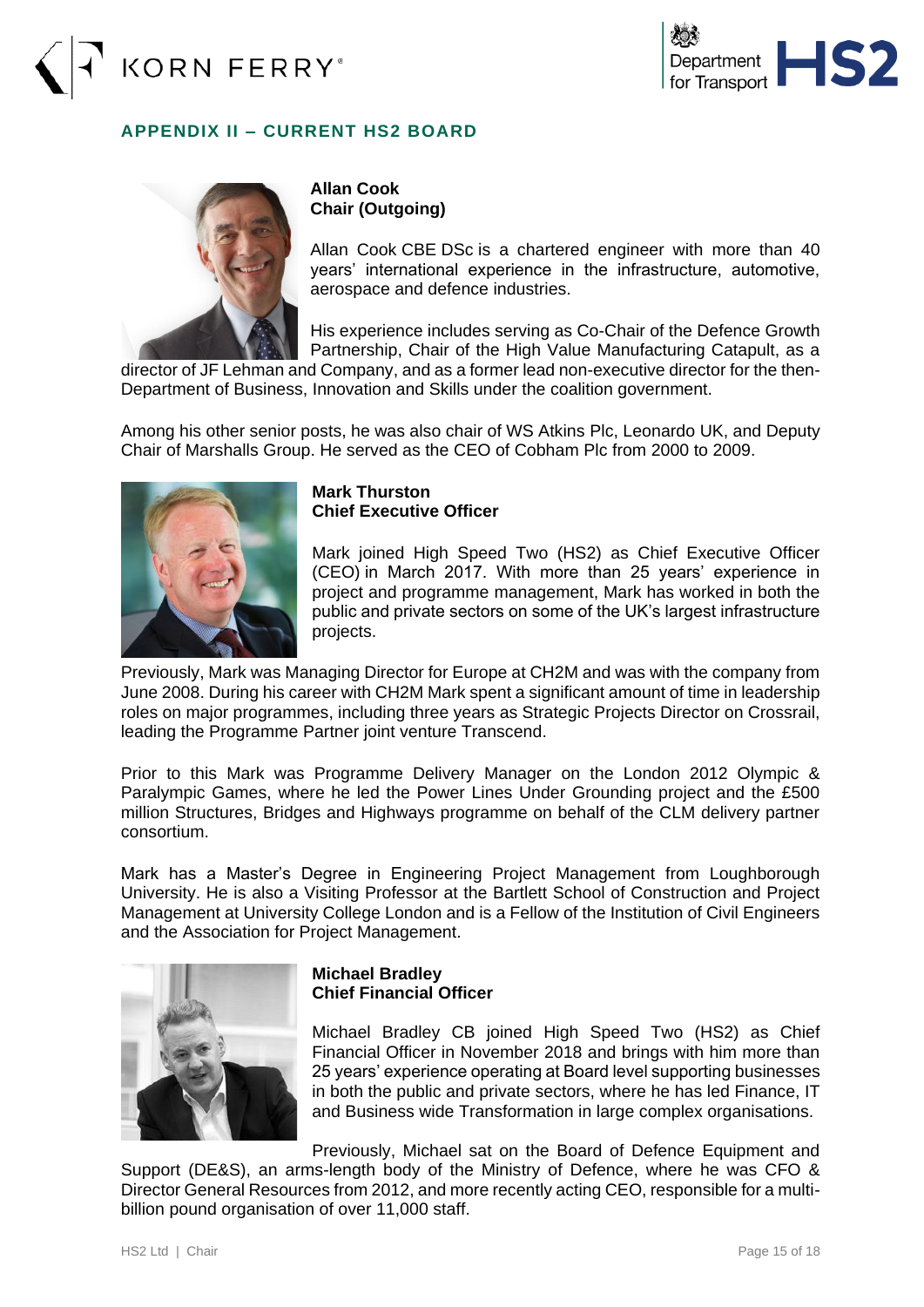



Prior to this Michael had a successful 7 year stint with leading UK infrastructure maintainer Enterprise, where he led and developed the Finance function through a period of significant acquisition and organic growth within the business.

Michael also spent 9 years with French listed multinational Alstom in their Rail Transport business, latterly as Finance Director for the Group's Traction business.

Michael graduated from UCLAN with an honours degree in Business Studies in 1985, qualified as a Chartered Management Accountant in 1987 and spent much of his early career supporting manufacturing businesses.

A proud Lancastrian and committed Burnley fan, Michael is married to a primary school head teacher and has three grown up sons. Outside of work, cricket is his major passion, having recently retired from Lancashire league cricket, where he spent 29 years behind the stumps for his local club Nelson, playing with and against some of the world's leading cricketers. Michael was appointed Companion of the Order of the Bath (CB) in the 2017 New Year Honours.



#### **Mel Ewell Non-Executive Director**

Mel brings a wealth of infrastructure and transport industry experience from the UK and around the world. He led Amey, one of the UK's largest infrastructure support service companies, for 15 years.

During his tenure, the company delivered major road and rail projects, including the maintenance of the iconic Forth Road Bridge.

Prior to joining Amey he was Managing Director at ADI group, a provider of transport and aviation services across Europe.



#### **Dame Judith Hackitt Non-Executive Director**

Dame Judith Hackitt was the Chair of the Independent Review of Building Regulations and Fire Safety and is Chair of manufacturing trade body Make UK (formerly EEF).

She also holds non-executive positions at Made Smarter Commission, Imperial College Court, City & Guilds Group, and High Value Manufacturing Catapult. An engineer by profession, Dame

Judith holds a degree in chemical engineering from Imperial College, London.



#### **Roger Mountford Non-Executive Director**

Roger is a former member of the Board of the Civil Aviation Authority as well as Chair of The Housing Finance Corporation, which raises long term funds to finance social housing.

He is currently Chairman of HgCapital Trust plc, an independent trustee of several pension schemes, and a member of the Council of the London School of Economics.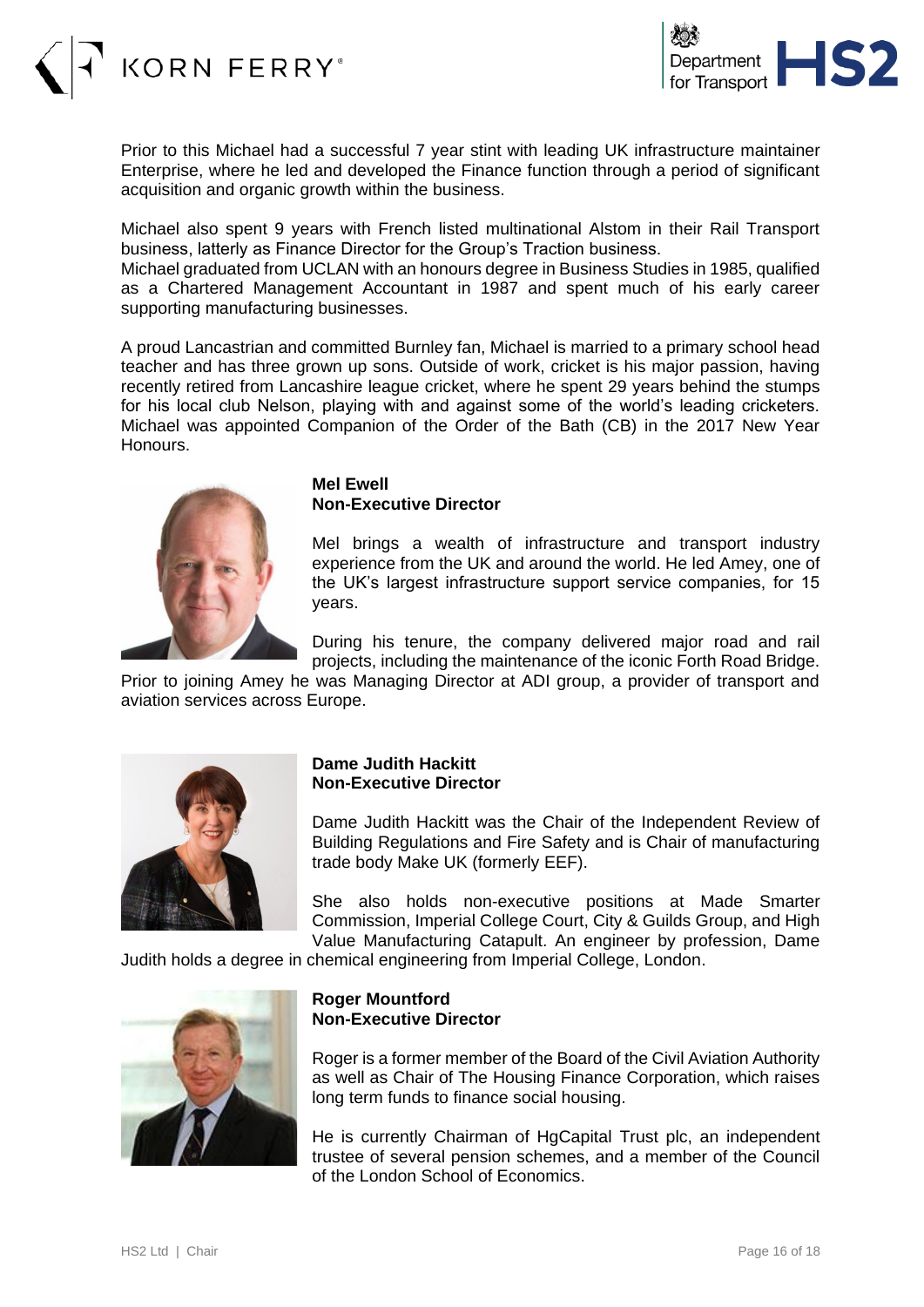### KORN FERRY<sup>®</sup>





#### **Stephen Hughes Non-Executive Director**

Stephen Hughes is a highly experienced local government leader, having served as Chief Executive of Birmingham City Council for nearly 10 years, as well as previously holding an executive role at Brent Council.

An accountant by profession, Stephen is currently a non-executive director for Housing & Care 21 and Big Band Limited, holding a

degree in Economics from Cambridge.



#### **Ed Smith Non-Executive Director**

Ed Smith is the Chairman of Assura plc, Pro-Chancellor and Chairman of Council at the University of Birmingham and Chairman of the Advisory Boards of HCA Healthcare UK and Push Doctor.

From January 2015 to October 2017 Ed was the lead non-executive director for the Department for Transport. He was a non-executive director at the Department since 2009. He is the former Chairman of

NHS Improvement and Deputy Chairman of NHS England.

Ed was the former Global Assurance Chief Operating Officer and Strategy Chairman of PricewaterhouseCoopers (PwC). Before retiring he had a successful 30-year career with PwC, holding many leading board and top client roles in the UK and globally as a Senior Partner.



#### **Elaine Holt Non-Executive Director**

With 30 years of experience in the transport and service industry, Elaine is highly experienced in working in complex, highly regulated environments which are subject to intense public, political and media scrutiny. In addition to her wide, board level experience in construction and infrastructure she also has extensive railway operations experience and has a successful track record of running large customer operations and managing organisations through

periods of significant change.

Elaine has served over 6 years as a Non-Executive Director (NED) of Highways England overseeing the delivery of the largest investment in the country's strategic road network in 40 years. She is currently Senior Independent NED for Bristol Holding Ltd, ensuring that Bristol City Council's investments in new businesses in energy, housing and waste recycling are governed correctly and deliver the social and economic value required of them.

Prior to this, she held a number of senior roles within the UK rail industry including Chairman and CEO of Directly Operated Railways, Chairman of East Coast and Managing Director of First Capital Connect. Elaine was also Executive Vice President Guest Experience at Carnival UK running all operations of P&O Cruises and Cunard.